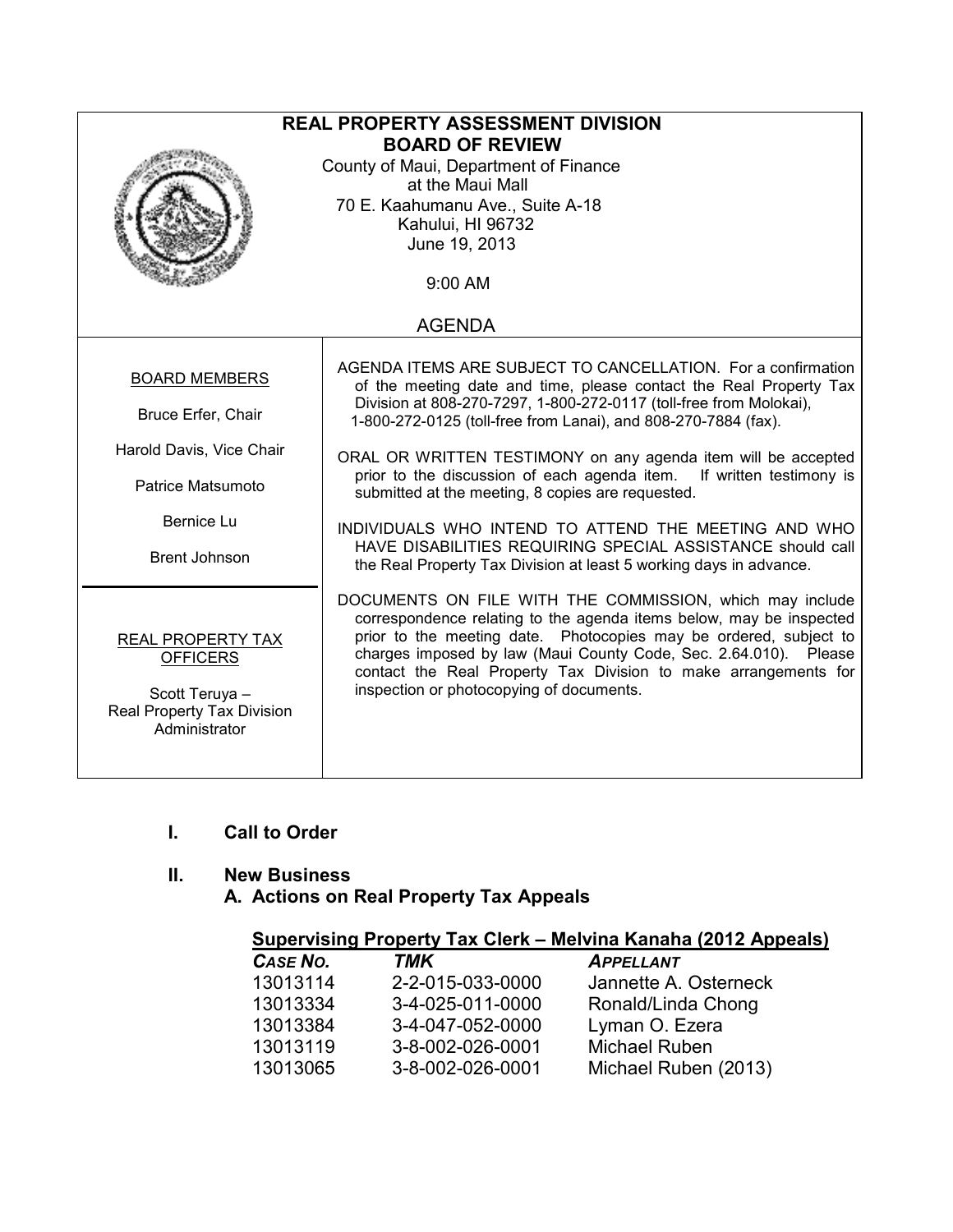#### Supervising Property Tax Clerk – Melvina Kanaha (2013 Appeals)

| CASE NO. | <b>TMK</b>       | <b>APPELLANT</b>       |
|----------|------------------|------------------------|
| 13013458 | 2-3-060-048-0000 | Diana Papazain         |
| 13013559 | 2-4-002-003-0000 | Dennis Dehr            |
| 13013081 | 3-3-011-001-0000 | John H. Ikioka         |
| 13013115 | 3-4-002-014-0000 | Scott T. Kelly         |
| 13013423 | 3-8-002-003-0007 | Jade Leaf Trust        |
| 13013536 | 3-8-014-016-0016 | <b>Bonnie Liebhold</b> |
| 13013136 | 4-2-001-028-0170 | Alan/Judith Fleisch    |

## Real Property Appraiser Kari Stockwell (2013 Appeals)

| CASE NO. | <b>TMK</b>       | <b>APPELLANT</b>               |
|----------|------------------|--------------------------------|
| 13013537 | 4-2-005-058-0000 | Michael Schlup Revocable Trust |
| 13013462 | 4-2-009-001-0000 | Honolua Ridge 1 RE, LLC        |
| 13013463 | 4-2-009-002-0000 | Honolua Ridge 1 RE, LLC        |
| 13013464 | 4-2-009-005-0000 | Honolua Ridge 1 RE, LLC        |
| 13013465 | 4-2-009-016-0000 | Honolua Ridge 1 RE, LLC        |
| 13013514 | 4-4-006-034-0011 | Masters-80, LLC                |
| 13013461 | 4-4-006-052-0022 | Masters 2904, LLC              |
| 13013506 | 4-4-006-052-0024 | David/Laura Merage Trust       |
| 13013489 | 4-3-003-017-0025 | <b>Scheidt Family Trust</b>    |
| 13013111 | 4-3-005-053-0000 | Marilyn A. Tefft               |
| 13013429 | 4-3-018-030-0000 | Marika/Emiterio Alvarez        |
| 13013422 | 4-4-001-038-0088 | <b>Chahin Family Trust</b>     |
| 13013394 | 4-4-001-038-0091 | <b>Chahin Family Trust</b>     |
| 13013130 | 4-4-006-006-0033 | <b>Edith Deigert</b>           |

# Real Property Appraiser Lewis DelaCruz (2013 Appeals)

| CASE NO. | TMK              | <b>APPELLANT</b>              |
|----------|------------------|-------------------------------|
| 13013441 | 1-5-002-007-0000 | Roman Catholic Church         |
| 13013438 | 1-5-002-009-0000 | Roman Catholic Church         |
| 13013396 | 2-2-002-078-0000 | Pacific Rim Land, Inc.        |
| 13013044 | 2-3-013-084-0000 | Warren/Joanne Shibuya         |
| 13013340 | 4-2-001-028-0028 | <b>Richard Craddock</b>       |
| 13013407 | 4-3-002-056-0000 | W & B Oka Limited Partnership |

## Real Property Appraiser Joshua Poouahi (2013 Appeals)

| CASE NO. | <b>TMK</b>       | <b>APPELLANT</b>                  |
|----------|------------------|-----------------------------------|
| 13013043 | 3-8-014-022-0018 | <b>Ronald Armacost</b>            |
| 13013544 | 3-9-004-023-0004 | <b>Barry/Patricia Smith Trust</b> |
| 13013352 | 3-9-005-008-0008 | <b>James Patrick Southern</b>     |
| 13013354 | 3-9-005-008-0026 | Zena Potash                       |
| 13013129 | 3-9-005-010-0001 | <b>AOAO of Royal Mauian</b>       |
| 13013387 | 3-9-005-010-0018 | Norman Halip Trust                |